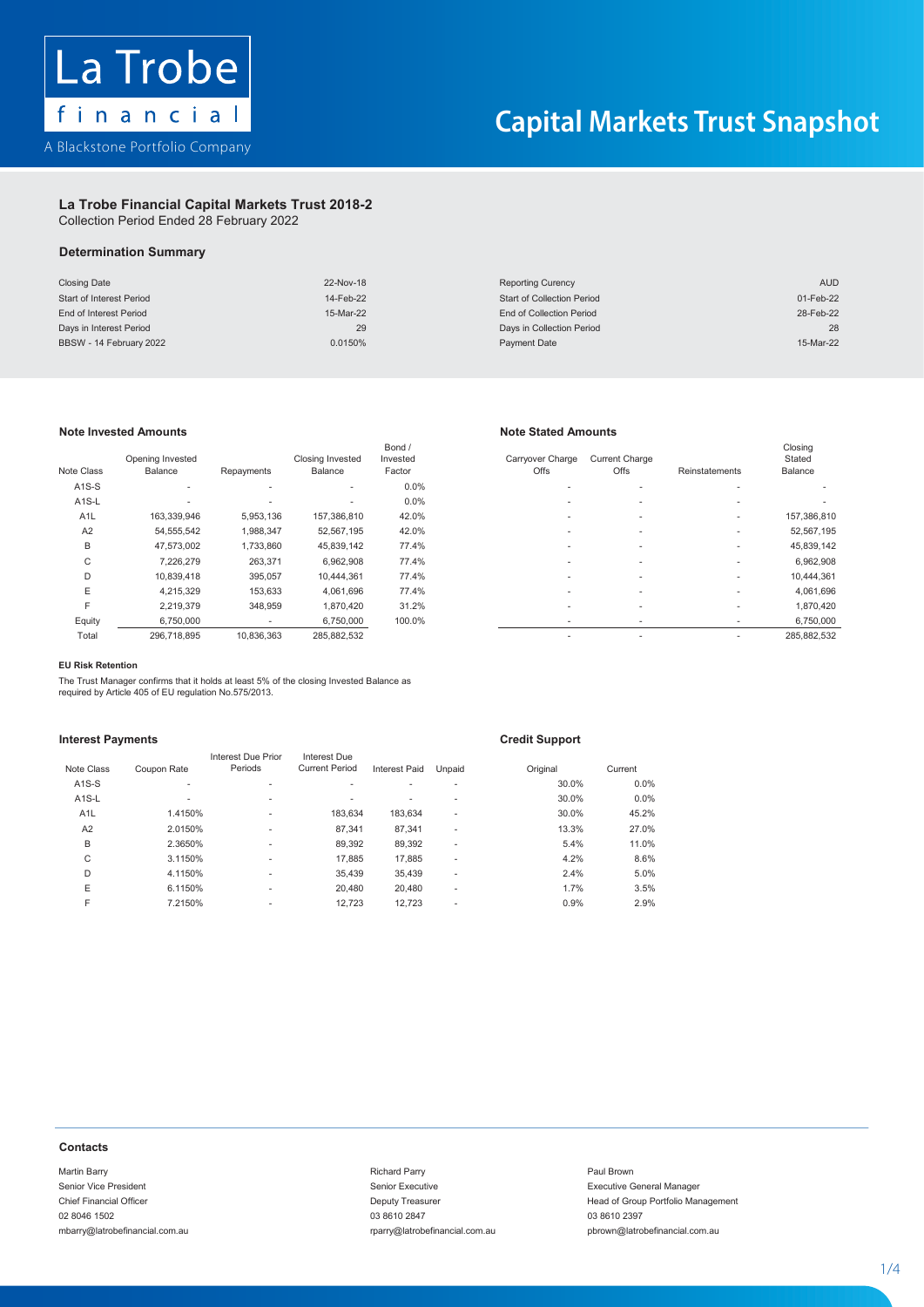

## **La Trobe Financial Capital Markets Trust 2018-2 La Trobe Financial Capital Markets Trust 2018-2**

Collection Period Ended 28 February 2022 Collection Period Ended 28 February 2022

## **Determination Summary Determination Summary La Trobe Financial Capital Markets Trust 2018-2**

| <b>Closing Date</b>      | 22-Nov-18 | <b>Reporting Curency</b>          | <b>AUD</b> |
|--------------------------|-----------|-----------------------------------|------------|
| Start of Interest Period | 14-Feb-22 | <b>Start of Collection Period</b> | 01-Feb-22  |
| End of Interest Period   | 15-Mar-22 | End of Collection Period          | 28-Feb-22  |
| Days in Interest Period  | 29        | Days in Collection Period         | 28         |
| BBSW - 14 February 2022  | 0.0150%   | Payment Date                      | 15-Mar-22  |

## Additions 0 Available income test 5.53% 3.20% Yes Additions 0 Available income test 5.53% 3.20% Yes **Expense Reserve Thresholds**

| <b>Closing Balance</b> | 150,000 | Repayments       |
|------------------------|---------|------------------|
| Draws                  |         |                  |
| Additions              |         | Available income |
| Opening Balance        | 150.000 | Weighted averag  |
|                        | Balance |                  |

|                        | Balance   |
|------------------------|-----------|
| Opening Balance        | 2,200,000 |
| Additions              | 0         |
| Draws                  | 0         |
| <b>Closing Balance</b> | 2,200,000 |

| <b>Dalance</b> |
|----------------|
| 1,556,005      |
| 22.058         |
| ŋ              |
| 1,578,063      |
|                |

|                 | Balance |                                                          |           |
|-----------------|---------|----------------------------------------------------------|-----------|
| Opening Balance |         | <b>Stepdown Criteria</b>                                 |           |
| Additions       |         |                                                          | Satisfied |
| Draws           |         | a. No Class A1S-S Notes or Class A1S-L Notes outstanding | Yes       |
| Closing Balance |         | b. Class A Subordination Percentage                      | Yes       |

|                               | Balance   |                                                                                                                                                                            |
|-------------------------------|-----------|----------------------------------------------------------------------------------------------------------------------------------------------------------------------------|
| Opening Balance               |           | <b>Call Option Trigger</b>                                                                                                                                                 |
| Draws                         |           | The Payment Date which occurs on the earlier of:                                                                                                                           |
| Reimbursements                |           | a. 12th November 2022: and                                                                                                                                                 |
| <b>Closing Balance</b>        |           | b. the first Payment date on which the aggregate Invested Amounts of all Notes,<br>expressed as a percentage of the aggregate Initial Invested Amounts of all Notes on the |
| <b>Closing Facility Limit</b> | 4.288.238 | Closing Date, is equal to or less than 25%.                                                                                                                                |

| Balance   |                               | Actual | Minimum                                                                                                                                                                                                                                       | Satisfied                                                                                                            |
|-----------|-------------------------------|--------|-----------------------------------------------------------------------------------------------------------------------------------------------------------------------------------------------------------------------------------------------|----------------------------------------------------------------------------------------------------------------------|
| 150,000   | Weighted average test         | 5.04%  | 3.80%                                                                                                                                                                                                                                         | Yes                                                                                                                  |
| 0         | Available income test         | 5.53%  | 3.20%                                                                                                                                                                                                                                         | Yes                                                                                                                  |
| 0         |                               |        |                                                                                                                                                                                                                                               |                                                                                                                      |
| 150,000   | Repayments                    |        |                                                                                                                                                                                                                                               |                                                                                                                      |
|           |                               |        |                                                                                                                                                                                                                                               | Balance                                                                                                              |
|           | Scheduled principal           |        |                                                                                                                                                                                                                                               | 581,748                                                                                                              |
|           |                               |        |                                                                                                                                                                                                                                               | 10,232,556                                                                                                           |
| Balance   | Total net principal repaid    |        |                                                                                                                                                                                                                                               | 10,814,305                                                                                                           |
| 2,200,000 |                               |        |                                                                                                                                                                                                                                               |                                                                                                                      |
| 0         |                               |        |                                                                                                                                                                                                                                               | 2.3%                                                                                                                 |
| 0         |                               |        |                                                                                                                                                                                                                                               | 34.2%                                                                                                                |
| 2,200,000 |                               |        |                                                                                                                                                                                                                                               |                                                                                                                      |
|           | <b>Pool Performance</b>       |        |                                                                                                                                                                                                                                               |                                                                                                                      |
|           |                               |        |                                                                                                                                                                                                                                               | 723,973,935                                                                                                          |
| Balance   | Pool Factor                   |        |                                                                                                                                                                                                                                               | 39.7%                                                                                                                |
| 1,556,005 |                               |        |                                                                                                                                                                                                                                               | 0                                                                                                                    |
| 22,058    |                               |        |                                                                                                                                                                                                                                               | 0                                                                                                                    |
| 0         | Losses - current month        |        |                                                                                                                                                                                                                                               | 0                                                                                                                    |
| 1,578,063 | Cumulative liquidation amount |        |                                                                                                                                                                                                                                               | 6,530,214                                                                                                            |
|           |                               |        |                                                                                                                                                                                                                                               | 11                                                                                                                   |
|           | <b>Cumulative losses</b>      |        |                                                                                                                                                                                                                                               | 358,147                                                                                                              |
|           |                               |        |                                                                                                                                                                                                                                               | 0.02%                                                                                                                |
| Balance   |                               |        |                                                                                                                                                                                                                                               |                                                                                                                      |
|           |                               |        | Unscheduled Principal (net of redraws)<br>Portfolio balance at Closing Date<br>Liquidation amount - current month<br>No. of loans liquidated - current month<br>Cumulative no. of loans liquidated<br>Annualised loss rate since Closing Date | Principal Payment Rate (PPR) - Current month annualised<br>Constant Prepayment Rate (CPR) - Current month annualised |

| Additions                 |                                                          | Satisfied |
|---------------------------|----------------------------------------------------------|-----------|
| Draws                     | a. No Class A1S-S Notes or Class A1S-L Notes outstanding | Yes       |
| Closing Balance           | b. Class A Subordination Percentage                      | Yes       |
|                           | c. Principal Losses                                      | Yes       |
|                           | d. 90 Arrears Days                                       | Yes       |
| <b>Liquidity Facility</b> | e. Stated Amount                                         | Yes       |

expressed as a percentage of the aggregate Initial Invested Amounts of all Notes on the Closing Date, is equal to or less than 25%.

2 - 4

2 - 4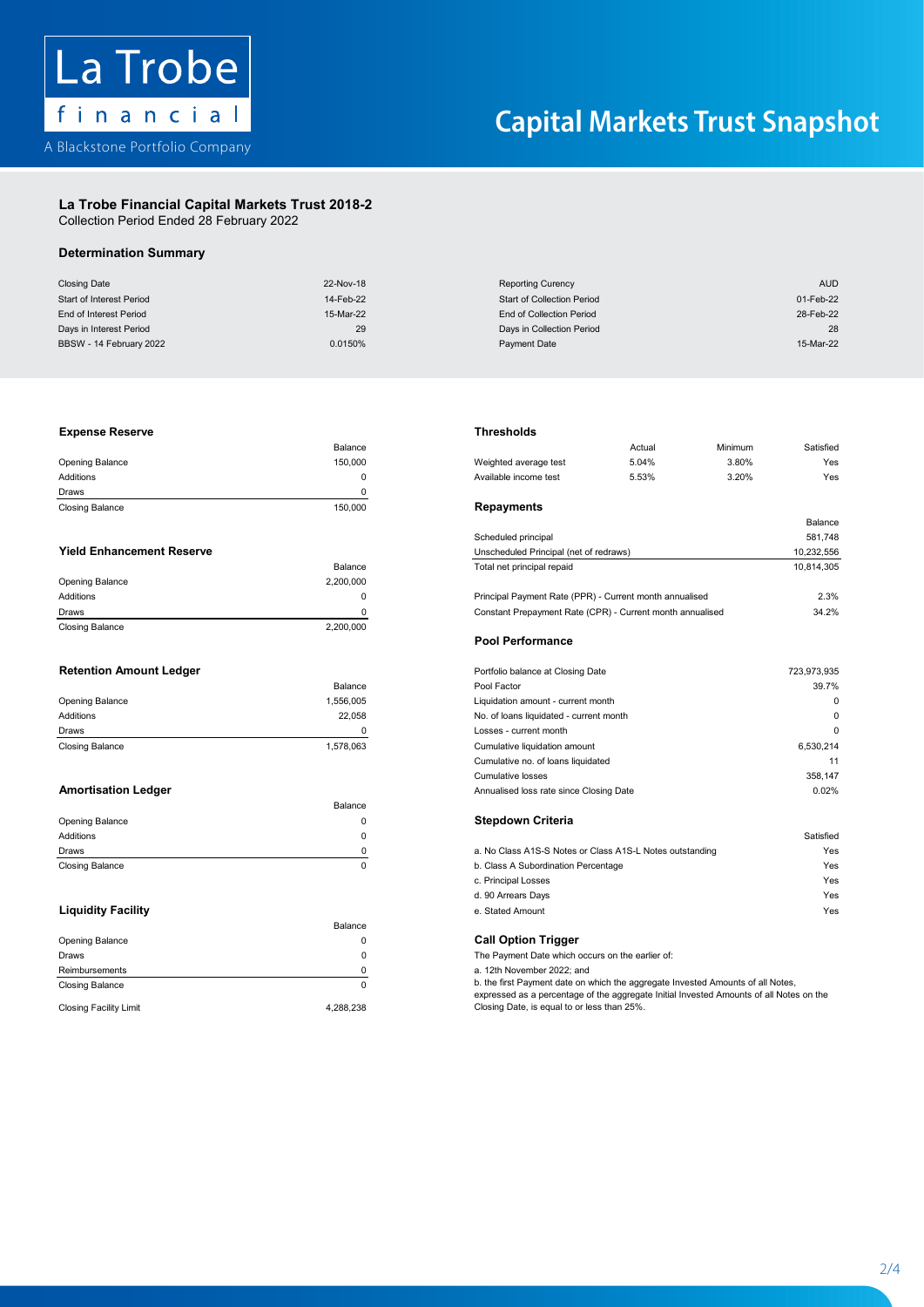

## **La Trobe Financial Capital Markets Trust 2018-2 La Trobe Financial Capital Markets Trust 2018-2**

As at 28 February 2022 As at 28 February 2022

## **Pool Summary Pool Summary**

| Portfolio balance (\$) | 287,578,725 |
|------------------------|-------------|
| Number of loans (#)    | 789         |
| Average loan size (\$) | 364,485     |
| Maximum loan size (\$) | 1,494,351   |

| 287,578,725 |
|-------------|
| 789         |
| 364,485     |
| 1.494.351   |
|             |

| Portfolio balance (\$) | 287.578.725 | Weighted average LVR (%)           | 67.78 |
|------------------------|-------------|------------------------------------|-------|
| Number of loans (#)    | 789         | Maximum current LVR (%)            | 98.70 |
| Average loan size (\$) | 364.485     | Weighted average seasoning (years) | 4.41  |
| Maximum loan size (\$) | .494.351    | Weighted average Interest Rate (%) | 5.06  |
|                        |             |                                    |       |

## 75.0% to 80.0% 145 66,910,105 23.3 51 28,015,198 9.7 70.0% to 75.0% **Current Loan to Value ratio (LVR) Distribution Current Balance Distribution** 75.0% to 80.0% 145 66,910,105 23.3 51 28,015,198 9.7 70.0% to 75.0%

| Up to 50.0%           | 115            | 25,383,588  | 8.8           | Less than 100,000                                      | 33       | 1,470,775   | 0.5           |
|-----------------------|----------------|-------------|---------------|--------------------------------------------------------|----------|-------------|---------------|
| 50.0% to 60.0%        | 128            | 36,021,134  | 12.5          | 100,000 to 200,000                                     | 117      | 19,607,842  | 6.8           |
| 60.0% to 65.0%        | 75             | 25,867,655  | 9.0           | 200,000 to 300,000                                     | 270      | 66,721,296  | 23.2          |
| 65.0% to 70.0%        | 121            | 43,586,051  | 15.2          | 300,000 to 400,000                                     | 132      | 45.031.187  | 15.7          |
| 70.0% to 75.0%        | 164            | 67,076,395  | 23.3          | 400,000 to 500,000                                     | 76       | 33,778,521  | 11.7          |
| 75.0% to 80.0%        | 145            | 66,910,105  | 23.3          | 500,000 to 600,000                                     | 51       | 28.015.198  | 9.7           |
| 80.0% to 85.0%        | 32             | 17,825,684  | 6.2           | 600,000 to 700,000                                     | 39       | 25.177.768  | 8.8           |
| 85.0% to 90.0%        | 4              | 2,066,780   | 0.7           | 700,000 to 800,000                                     | 14       | 10.358.864  | 3.6           |
| 90.0% to 95.0%        | $\overline{2}$ | 1,624,413   | 0.6           | 800,000 to 900,000                                     | 11       | 9,356,168   | 3.3           |
| 95.0% to 100.0%       | 3              | 1,216,920   | 0.4           | 900,000 to 1,000,000                                   | 23       | 21,690,447  | 7.5           |
| Over 100.0%           | 0              | 0           | 0.0           | 1,000,000 to 1,500,000                                 | 23       | 26,370,659  | 9.2           |
|                       |                |             |               | Over 1,500,000                                         | $\Omega$ | $\Omega$    | 0.0           |
| Total                 | 789            | 287,578,725 | 100.0         |                                                        |          |             |               |
|                       |                |             |               | Total                                                  | 789      | 287,578,725 | 100.0         |
|                       |                |             |               |                                                        |          |             |               |
| <b>Interest Rates</b> |                |             |               | Seasoning Distribution (Based on Loan Settlement Date) |          |             |               |
|                       | Number         | Balance     | $\frac{0}{0}$ |                                                        | Number   | Balance     | $\frac{0}{6}$ |
| Up to 3.00%           | 3              | 1,891,401   | 0.7           | Less than 1 year                                       | 0        | 0           | 0.0           |
| 3.00% to 4.00%        | 74             | 28,293,362  | 9.8           | 1 to 2 years                                           | 0        | $\Omega$    | 0.0           |
| 4.00% to 4.50%        | 163            | 57,624,129  | 19.9          | 2 to 3 years                                           | $\Omega$ | $\Omega$    | 0.0           |
| 4.50% to 5.00%        | 120            | 53,084,422  | 18.5          | 3 to 4 years                                           | 396      | 143,569,338 | 50.0          |
| 5.00% to 5.50%        | 125            | 52,951,891  | 18.4          | 4 to 5 years                                           | 284      | 111,397,830 | 38.7          |
| 5.50% to 6.00%        | 92             | 38.546.255  | 13.4          | Over 5 years                                           | 109      | 32.611.557  | 11.3          |
| 6.00% to 6.50%        | 165            | 43,603,079  | 15.2          |                                                        |          |             |               |
| 6.50% to 7.00%        | 14             | 3,638,179   | 1.3           | Total                                                  | 789      | 287,578,725 | 100.0         |
| 7.00% to 8.00%        | 33             | 7,946,007   | 2.8           |                                                        |          |             |               |
| Over 8.00%            | $\mathbf 0$    | $\Omega$    | 0.0           |                                                        |          |             |               |
| Total                 | 789            | 287,578,725 | 100.0         |                                                        |          |             |               |

### tribution<br>Altribution<br>Altribution tribution and the state of the Current Balance Distribution and the state of the Surface Distribution

|                 | Number | Balance     | %     |                        | Number | Balance     | %     |
|-----------------|--------|-------------|-------|------------------------|--------|-------------|-------|
| Up to 50.0%     | 115    | 25,383,588  | 8.8   | Less than 100,000      | 33     | 1.470.775   | 0.5   |
| 50.0% to 60.0%  | 128    | 36.021.134  | 12.5  | 100,000 to 200,000     | 117    | 19.607.842  | 6.8   |
| 60.0% to 65.0%  | 75     | 25.867.655  | 9.0   | 200,000 to 300,000     | 270    | 66.721.296  | 23.2  |
| 65.0% to 70.0%  | 121    | 43.586.051  | 15.2  | 300,000 to 400,000     | 132    | 45.031.187  | 15.7  |
| 70.0% to 75.0%  | 164    | 67.076.395  | 23.3  | 400,000 to 500,000     | 76     | 33.778.521  | 11.7  |
| 75.0% to 80.0%  | 145    | 66.910.105  | 23.3  | 500,000 to 600,000     | 51     | 28.015.198  | 9.7   |
| 80.0% to 85.0%  | 32     | 17.825.684  | 6.2   | 600,000 to 700,000     | 39     | 25.177.768  | 8.8   |
| 85.0% to 90.0%  | 4      | 2.066.780   | 0.7   | 700,000 to 800,000     | 14     | 10.358.864  | 3.6   |
| 90.0% to 95.0%  |        | 1.624.413   | 0.6   | 800,000 to 900,000     | 11     | 9.356.168   | 3.3   |
| 95.0% to 100.0% |        | 1.216.920   | 0.4   | 900,000 to 1,000,000   | 23     | 21.690.447  | 7.5   |
| Over 100.0%     |        | 0           | 0.0   | 1,000,000 to 1,500,000 | 23     | 26.370.659  | 9.2   |
|                 |        |             |       | Over 1,500,000         | 0      | 0           | 0.0   |
| Total           | 789    | 287.578.725 | 100.0 |                        |        |             |       |
|                 |        |             |       | Total                  | 789    | 287.578.725 | 100.0 |

|                | Number | Balance    | %    |                  | Number | Balance     | %     |
|----------------|--------|------------|------|------------------|--------|-------------|-------|
| Up to 3.00%    |        | .891.401   | 0.7  | Less than 1 year |        |             | 0.0   |
| 3.00% to 4.00% | 74     | 28.293.362 | 9.8  | 1 to 2 years     |        |             | 0.0   |
| 4.00% to 4.50% | 163    | 57.624.129 | 19.9 | 2 to 3 years     |        |             | 0.0   |
| 4.50% to 5.00% | 120    | 53.084.422 | 18.5 | 3 to 4 years     | 396    | 143.569.338 | 50.0  |
| 5.00% to 5.50% | 125    | 52.951.891 | 18.4 | 4 to 5 years     | 284    | 111.397.830 | 38.7  |
| 5.50% to 6.00% | 92     | 38.546.255 | 13.4 | Over 5 years     | 109    | 32.611.557  | 11.3  |
| 6.00% to 6.50% | 165    | 43.603.079 | 15.2 |                  |        |             |       |
| 6.50% to 7.00% | 14     | 3.638.179  | 1.3  | Total            | 789    | 287.578.725 | 100.0 |
|                |        |            |      |                  |        |             |       |